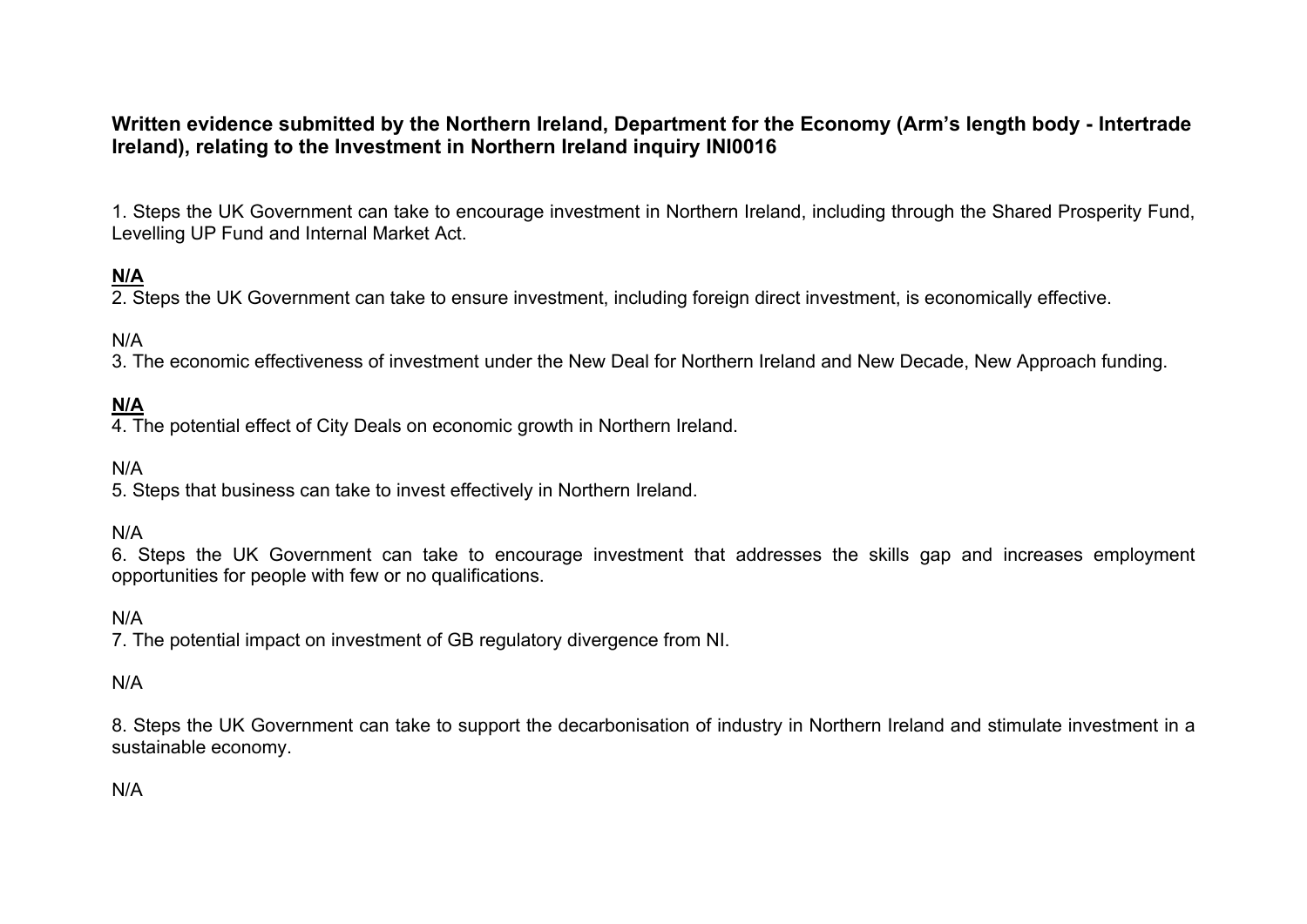9. Delivery of the prosperity agenda of the Good Friday Agreement.

## **INTERTRADE IRELAND**

The Good Friday (Belfast) Agreement 1998 was set out under three strands of consideration as noted below: **Strand 1:** Pertains to the status and system of government of Northern Ireland within the United Kingdom. **Strand 2:** Relates to the relationship between Northern Ireland and the Republic of Ireland. **Strand 3:** Concerns the relationship between the Republic of Ireland and the United Kingdom.

The resultant British-Irish Agreement Act, 1999 delivered on Strand 2 of the Good Friday Agreement, with the establishment of the North-South Ministerial Body and the initial 6 of 7 current cross-border bodies. InterTradeIreland was established as the North/South Trade and Business Body with the remit to "exchange information and co-ordinate work on trade, business development and related matters, in areas where the two administrations specifically agree it would be in their mutual interest". Increased economic co-operation and prosperity is a demonstrable outcome of the Agreement that has benefited businesses on both sides of the border.

### **InterTradeIreland Interventions**

Since its establishment, InterTradeIreland has been helping small businesses in Ireland and Northern Ireland explore new crossborder markets, develop new products, processes and services and become investor ready. InterTradeIreland focuses on supports for small to medium size enterprises in Manufacturing and Tradable Services sectors. Services include supports for sales growth and innovation, business funding and business insights to Small to Medium Size Enterprises across the island, North and South, looking to grow their businesses. Through the Brexit Advisory Service established in 2017, the organisation also helps firms to prepare for Brexit through a range of supports and services. The Body also Introduced two Covid-19 supports, a digital sales programme and an emergency business solutions support.

InterTradeIreland's mission is to identify and help realise opportunities to improve competitiveness, generate economic growth and create sustainable, quality jobs in both jurisdictions, through increased levels of North/South trade and co-operation on innovation and business development opportunities.

To date more than 48,000 small businesses have been supported by InterTradeIreland to identify and develop trade and innovation opportunities. The organisation has created over 18,000 new jobs and generated more than £1.2bn/€1.3bn in business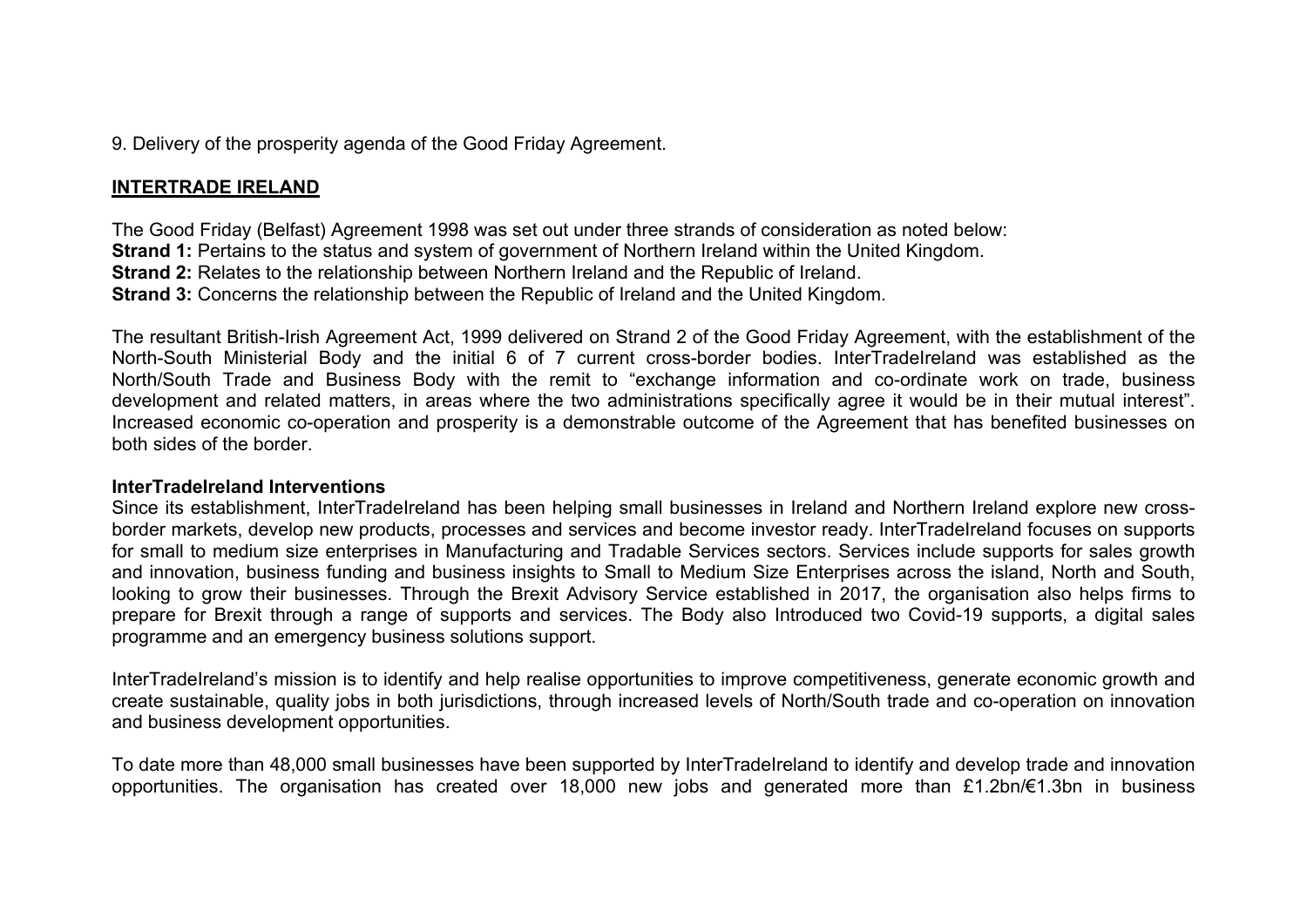development value, with official 2019 cross-border trade value currently sitting at £7.4bn/€8.4bn, its highest level in 20 years. The market has seen substantial change since then, with the end of the EU Exit transition period in December 2020. The Body estimates that trade for 2021 will be approximately £9.7bn<sup>1</sup>. This figure is more than double the value of cross-border trade 10 years ago.

Research shows that the majority of trade is undertaken by small and micro firms trading across the border, with many goods crossing the border several times during the production process in highly integrated supply chains. The steady increase in this trade value over time has been of particular importance to the prosperity of firms in both jurisdictions.

### **Business Performance**

InterTradeIreland manage a longitudinal all-island quarterly study of business activity, the All-island Business Monitor (AIBM). In the most recent Q3 2021 survey firms were asked a series of questions regarding their 2021 trading experiences, their trading position, profits, and the issues they were currently facing. According to the survey business activity is returning to pre-pandemic levels, and firms trading cross-border on the island have remained particularly resilient.

Businesses that trade with the opposite jurisdiction are seeing a quicker return to profitability than those with no export sales, and they're experiencing faster sales growth. 71% are reporting to be profitable compared to just 38% of those without trade crossborder. 46% that trade across the border are reporting that sales have increased this quarter compared to 35% of their nonexporting peers. This has been a feature of many research studies in recent years which evidence that Small to Medium Size Enterprises that export cross-border on the island out-perform their non-exporting peers.

#### **Business Productivity**

InterTradeIreland (2018) research on export behaviour of firms showed that goods firms tend to have higher levels of productivity than services firms. The available evidence shows that firm productivity is greater amongst firms that export than those who restrict trade to their local jurisdiction. The findings show that there are considerable productivity differentials on the island and also that cross-border traders have higher levels of productivity than firms that only trade within their jurisdiction. Firms that export to multiple locations have much higher productivity than those that do not export, but the research in the Figure 1 shows that simply exporting across the border on the island is coupled with a substantial productivity boost.

<sup>&</sup>lt;sup>1</sup> Based on cross-border trade using updated CSO figures for goods trade in year-to-date, and projected average growth levels in to the end of the year. Services trade calculated based on annual average growth of services trade in the previous 4 year period and assuming an NI contribution to UK GVA of 2.1%.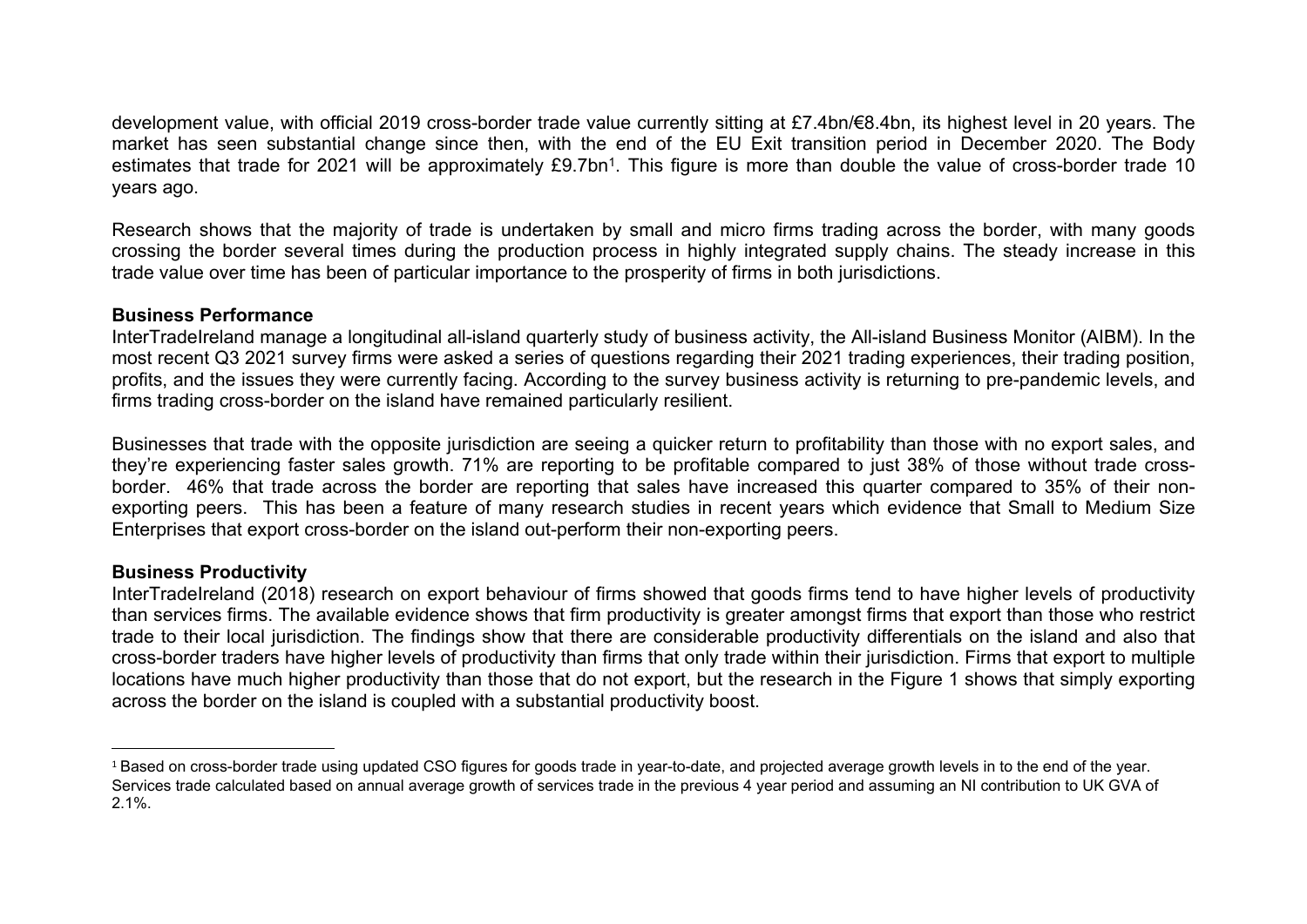The evidence would indicate that work undertaken by InterTradeIreland to increase cross-border trade activity in the context of increasing Small to Medium Size Enterprises productivity would contribute towards the attainment of productivity goals in each jurisdiction.



# Productivity Increase by Sector and Export Behavior

Figure 1. Productivity Increase by Sector and Export Behaviour

## **Trade Trend Data**

Over the past 20 years, cross-border goods trade has been growing at an average annual rate close to 4%. That pattern shifted in 2016, and using Northern Irelands NI Statistics & Research Agency Broad Economy Scales and Export Statistics export data and